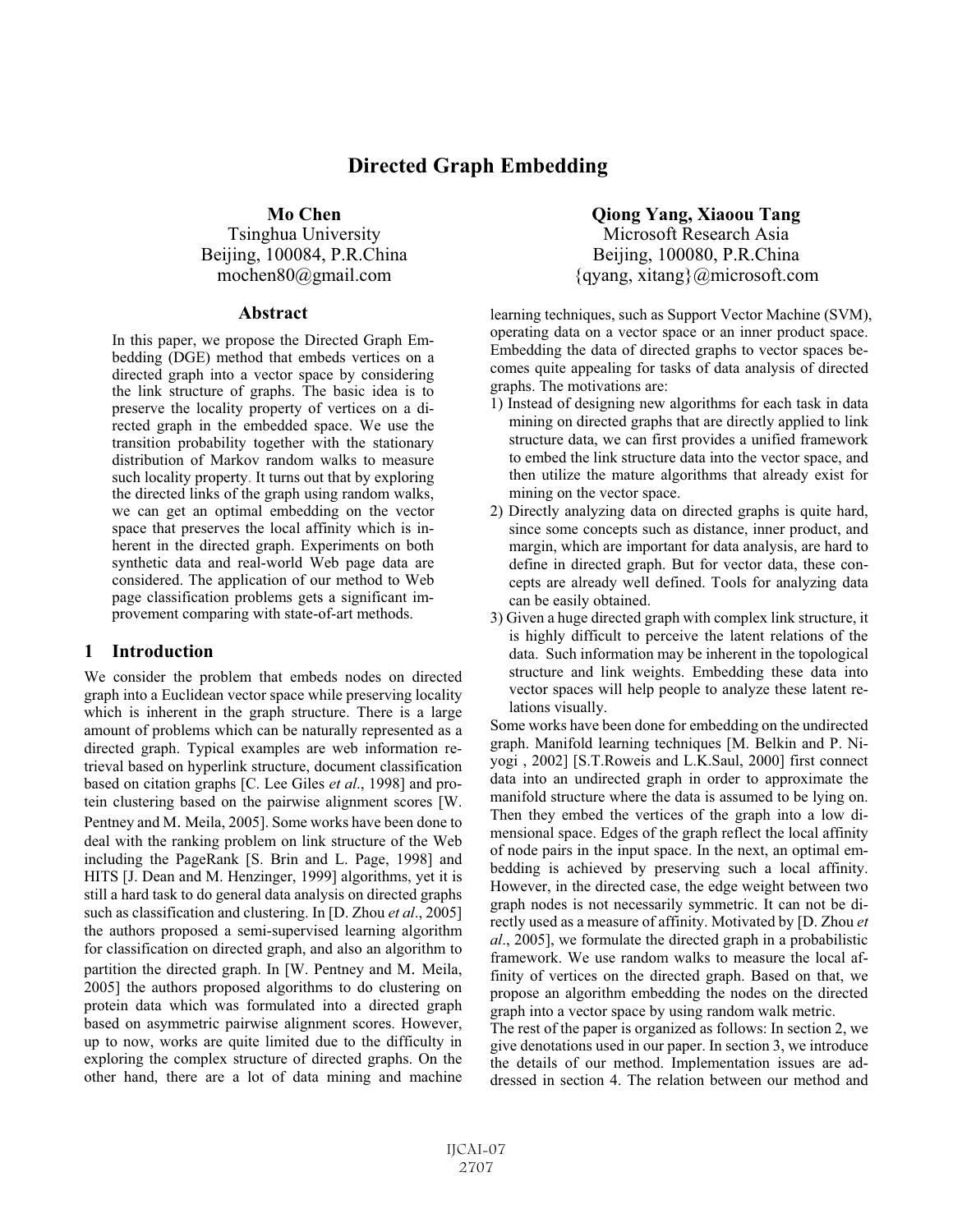previous works is considered in section 5. Experimental results are shown in section 6 and the last part is the conclusion.

#### **2 Preliminary**



**Figure 1. The World Wide Web can be modeled as a directed graph. Web pages and hyperlink can be represented as vertices and directed edge of the graph.** 

An example of directed graph is the World Wide Web as shown in Fig.1. A directed graph  $G = (V, E)$  consists of a finite vertex set *V* which contains n vertices, together with an edge set  $E \subseteq V \times V$ . An edge of a directed graph is an ordered pair vertex  $(u, v)$  from  $u$  to  $v$ . Each edge may associate a positive weight  $W$ . An un-weighted directed graph can be simply viewed as all the weight of the edge is one. The out-degree  $d_o(v)$  of a vertex *v* is defined as  $d_o(v) = \sum_{u,v\to u} w(v,u)$ , where the in-degree  $d_i(v)$  of a vertex v is defined as  $d_i(v) = \sum_{u, u \to v} w(u, v)$ ,  $u \to v$  means *u* has a directed link pointing to  $v$ . On the directed graph, we can define a transition probability matrix  $P = [p(u, v)]_{u,v}$  of a Markov random walk through the graph. It satisfies  $\sum_{y} p(u, v) = 1, \forall u$ . We also assume the stationary distribution for each vertex  $v$  is  $\pi_v$  ( $\sum_{v} \pi_v = 1$ ), which can be guaranteed if the chain is irreducible. For a connected directed graph, a natural definition of the transition probability matrix can be  $p(u, v) = w(u, v) / d_0(u)$  in which a random walker on a node jumps to its neighbors with a probability proportion to the edge weight. For a general directed graph, we can define a slightly different transition matrix. We will be back to this issue in the implementation section.

# **3 Algorithm**

We aim to embed vertices on directed graph into a vector space preserving the locality property of vertex *u* to all its neighbors. First, let's consider the problem mapping the connected directed graph to a line. We define a general optimization target as:

$$
\sum_{u} T_{V}(u) \sum_{v, u \to v} T_{E}(u, v) (y_u - y_v)^2
$$

 $y_u$  is the coordinate of vertex  $u$  in embedded one dimension space. The term  $T_E$  is used to measure the importance of a directed edge between two vertices. If  $T_E(u, v)$  is large, then the two vertices  $u$  and  $v$  should be close to each other on

the embedded line. The term  $T_v$  is used to measure the importance of a vertex on the graph. If  $T_v(u)$  is large, then the relation between vertex *u* and its neighbors should be emphasized. By minimizing such a target, we are able to get an optimized embedding for the graph on one dimensional space. The embedding considers both the local relation of node pairs and global relative importance of nodes.

In the following, we address the embedding problem of directed graphs under two assumptions:

- 1) Two vertices are relevant if there is edge between them. The relevance strength is related to the edge weight.
- 2) The out-link of the vertex which has many out-links carries relatively low information about the relevance between vertices.

The assumptions are reasonable in many tasks. Let's again take the Web by example. Web page authors usually insert links to pages which are relevant to their own pages. Therefore, if a Web page A has a hyper-link pointing to Web page B, we assume A and B might be relevant in some sense. We should preserve such a relation in the embedded space.

Let's consider a web page which has many out links, such as the home page of www.yahoo.com. The page linked by the home page of yahoo may share less similarity with it, and then in the embedded feature space the two web pages should have a relatively large distance. We can use the transition probability of random walks to measure the locality property. When a web page has many out-links, each out-link will have a relatively low transition probability. Such a measure meets the assumption 1 and 2.

Different web pages have different importance in the Web environment. Ranking web pages according to their importance is a well studied area. The stationary distribution of random walks on the link-structure environment is well known as a good measure of such importance which is used in many ranking algorithms including PageRank. In order to emphasize those important pages in the embedding feature space, we use the stationary distribution  $\pi_u$  of random walks

to weigh the page *u* in the optimization target.

Taking all above into account, we rewrite the optimization target as follows:

$$
\sum_{u} \pi_u \sum_{v, u \to v} p(u, v) (y_u - y_v)^2
$$

We can further rewrite the formula as follows:

$$
\sum_{u} \pi_{u} \sum_{v, u \to v} p(u, v) (y_{u} - y_{v})^{2} = \sum_{u, v} (y_{u} - y_{v})^{2} \pi_{u} p(u, v)
$$
  
= 
$$
\frac{1}{2} \Biggl( \sum_{u, v} (y_{u} - y_{v})^{2} \pi_{u} p(u, v) + \sum_{v, u} (y_{v} - y_{u})^{2} \pi_{v} p(v, u) \Biggr)
$$
  
= 
$$
\frac{1}{2} \sum_{u, v} (y_{u} - y_{v})^{2} (\pi_{u} p(u, v) + \pi_{v} p(v, u))
$$

Thus the problem is equivalent to embedding the vertices into a line while preserving the local symmetric measure  $(\pi_{\nu} p(u, v) + \pi_{\nu} p(v, u))$  of each vertices pair, here  $\pi_{\mu} p(u, v)$  is the probability of a random walker jumps to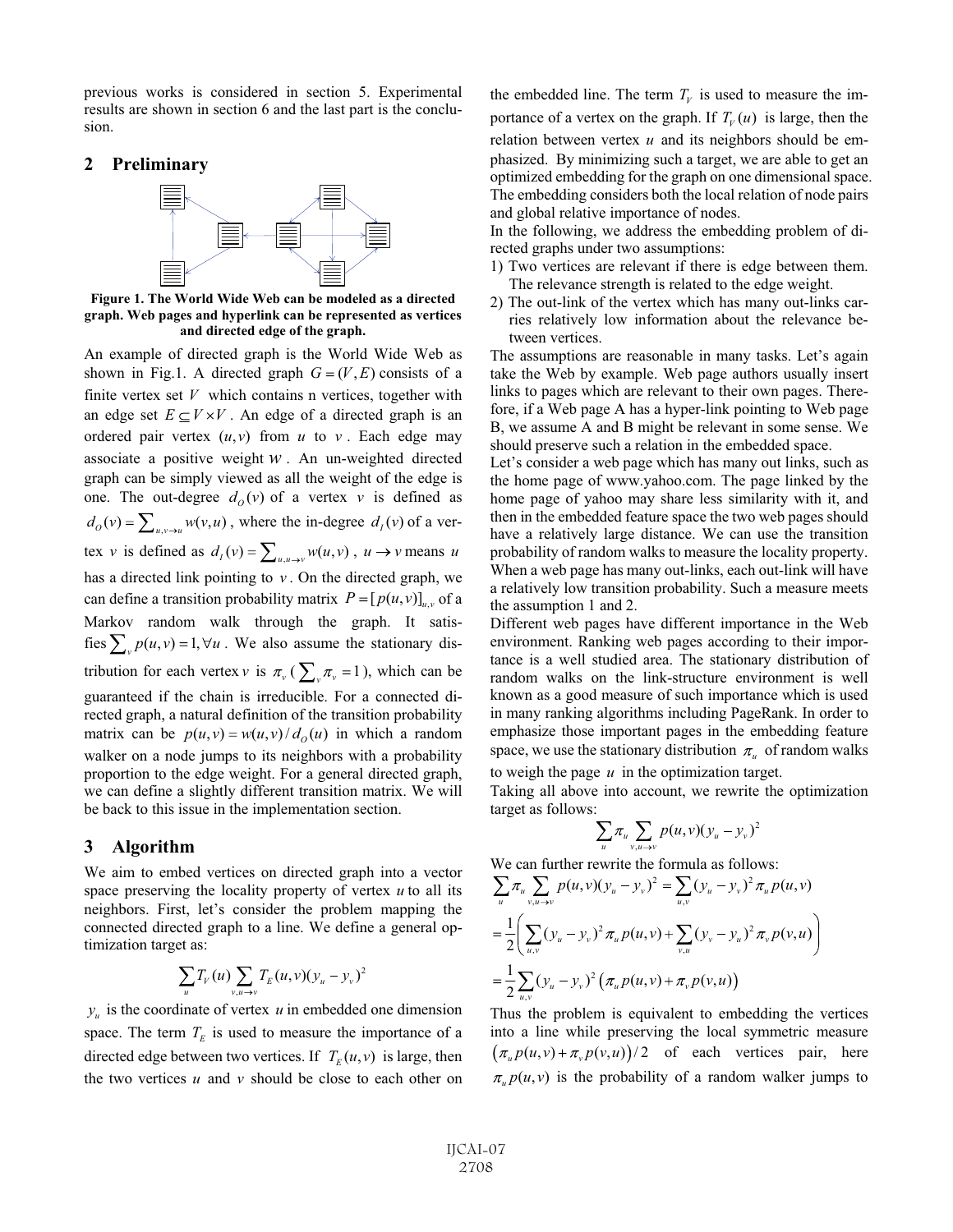vertex  $u$  then to  $v$ , i.e. the probability of the random walker passes the edge  $(u, v)$ . This also can be deemed as a percentage of flux in the total flux at stationary state when we continuously import water into the graph. This directed force manifests the impact of  $u$  on  $v$ , or the volume of message that  $u$  conveys to  $v$ .

By optimizing the target we consider not only the local property reflected by edges between node pairs, but also the global reinforcement to the relation by taking the stationary distribution of random walks into account. We denote

$$
L = \Phi - \frac{\Phi P + P^T}{2}
$$

where *P* is the transition matrix, i.e.  $P_{ij} = p(i, j)$ ,  $\Phi$  is the diagonal matrix of the stationary distribution, i.e.  $\Phi = diag(\pi_1, ..., \pi_n)$ . Clearly, from the definition *L* is symmetric. Then we have the following proposition.

**Proposition 1** 

$$
\sum_{u} \pi_{u} \sum_{v, u \to v} p(u, v) (y_{u} - y_{v})^{2} = 2 y^{T} L y
$$

where  $y = (y_1, ..., y_n)^T$ .

The proof of this proposition is given in the appendix. The above *L* is known as combinatorial Laplacian on a directed graph [F. R. K. Chung, 2005]. From the proposition we can see that *L* is a semi-positive definite matrix.

Therefore, the minimization problem reduces to find

$$
\operatorname*{argmin}_{y} y^T L y
$$
  
s.t.  $y^T \Phi y = 1$ 

The constraint  $y^T \Phi y = 1$  removes an arbitrary scaling factor of the embedding. Matrix  $\Phi$  provides a natural measure of the vertex on the graph. The problem is solved by the general eigendecomposition problem:

 $Lv = \lambda \Phi v$ 

Alternatively, we could use  $y^T y = 1$  as the constraint. Then the solution is achieved by solving  $Ly = \lambda y$ .

Let  $e$  be a vector with all entry 1. It can be easily shown that  $e$  is an eigenvector with eigenvalue 0 for  $L$ . If the transition matrix is primitive, *e* is the only eigenvector for  $\lambda = 0$ . The meaning of the first eigenvector is to map all data to a single point, which minimizes the optimization target. To eliminate this trivial solution we put an addition constraint of orthogonality:

$$
\begin{aligned}\n\text{argmin} \, & y^T L y \\
\text{s.t.} \qquad & y^T \Phi y = 1 \\
& y^T \Phi e = 0\n\end{aligned}
$$

Thus the solution is given by the eigenvector of the smallest non-zero eigenvalue. Generally, embedding the graph into  $R^k$  (*k*>1) is given by the  $n \times k$  matrix  $Y = [y_1...y_k]$  where the *i*th row provides the embedding of the *i*th vertex. Therefore we minimize

$$
\sum_{u} \pi_{u} \sum_{v, u \to v} p(u, v) \|Y_{u} - Y_{v}\|^{2} = 2tr(Y^{T}LY)
$$

It can be rewrite as

$$
\min tr(Y^T L Y)
$$
  
s.t.  $Y^T \Phi Y = I$ 

The solution is given by  $Y^* = [v_2^*,..., v_{k+1}^*]$  where  $v_i^*$  is the eigenvector of *i*th smallest eigenvalue of the generalized eigenvalue problem  $Ly = \lambda \Phi y$ .

### **4 Implementation Issue**

Input: adjacency matrix W, dimension of target space  $k$  and a perturbation factor  $\alpha$ 

- 1. Compute  $P = \alpha (D_0^{-1}W + \frac{1}{n}\mu e^T) + (1 \alpha)\frac{1}{n}ee^T$ , where is a vector that  $\mu_i = 1$  if row i of *W* is 0, and  $D_0$  is the diagonal matrix of the out degrees.
- 2. Solve the eigenvalue problem  $\pi^{T} P = \pi^{T}$  subject to a normalized equation  $\pi^T e = 1$ .
- 3. Construct the combinatorial Laplacian of the directed graph  $L = \Phi - \frac{\Phi P + P^T \Phi}{2}$ , where  $\Phi = diag(\pi_1, ..., \pi_n)$
- 4. Solve the generalized eigenvector problem  $Ly = \lambda \Phi y$ , let  $v_1^*$ , ...,  $v_n^*$  be the eigenvectors ordered according to their eigenvalues with  $v_1^*$  having the smallest eigenvalue  $\lambda_1$  (in fact zero). The image of  $X_i$  embedded into k dimensional space is given by  $Y^* = [v_2^*,..., v_{k+1}^*]$ .

# **Table 1. The DGE algorithm**

The irreducibility of the Markov chain guarantees that the stationary distribution vector  $\pi$  exists. We here will build a Markov chain with a primitive transition probability matrix *P* . In general, for a directed graph, the matrix of transition probability *P* defined by  $p(u, v) = w(u, v)/d_0(u)$  is not irreducible. We will use the so called teleport random walk [A. Langville and C. Meyer, 2004] on a general directed graph. The transition probability matrix is given by

$$
P = \alpha (D_0^{-1}W + \frac{1}{n}\mu e^T) + (1 - \alpha)\frac{1}{n}ee^T
$$

where *W* is the adjacent matrix of the directed graph,  $\mu$  is a vector that  $\mu_i = 1$  if row i of *W* is 0, and  $D_0$  is the diagonal matrix of the out degree. Then *P* will be stochastic, irreducible and primitive. This can be interpreted as a probability  $\alpha$  of transiting to an adjacent vertex and a probability  $1-\alpha$  of jumping to any point on the graph uniform ran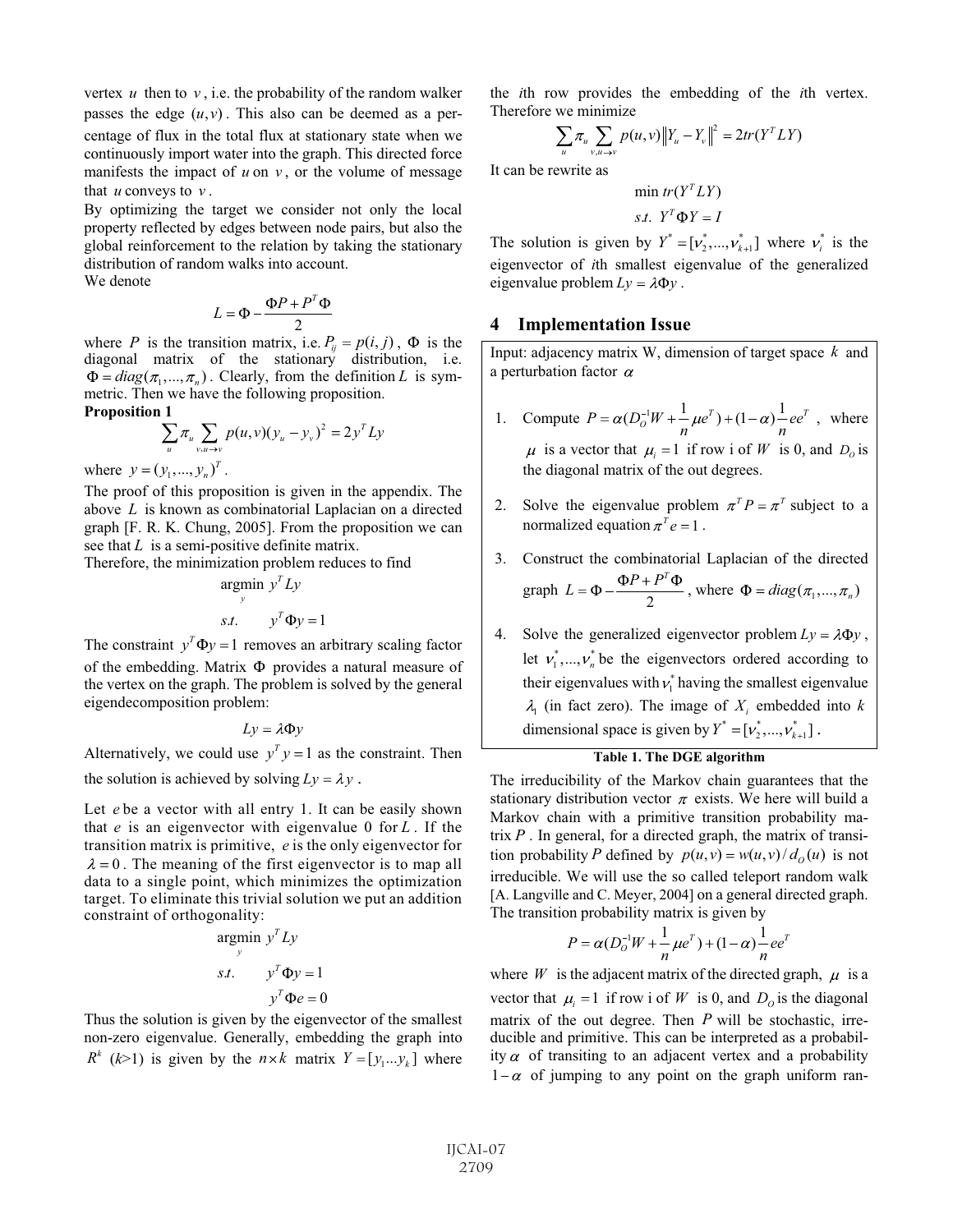domly. For those vertices that don't have any out link, just uniform randomly jump to any point on the graph. Such a setting can be viewed as adding a perturbation to the original graph. The smaller the perturbation is the more accurate result we can get. So in practice we only need to set  $\alpha$  to a very small value. In this paper, we simply set  $\alpha$  to be 0.01. The stationary distribution vector then can be obtained by

solving an eigenvalue problem  $\pi^{T} P = \pi^{T}$  subject to a normalized equation  $\pi^T e = 1$ .

The algorithm for embedding vertices on a directed graph into a vector space is summarized in Table1.

### **5 Relation with Previous Works**

In [M. Belkin and P. Niyogi , 2002] the authors proposed the Laplacian Eigenmap algorithm for nonlinear dimensional reduction. We can see if our algorithm is applied to an undirected graph we will get a similar solution to Laplacian Eigenmap. In the case of undirected graph, we can define the transition probability as  $p(u, v) = w(u, v)/d_u$ , where  $w(u, v)$ is the weight of the undirected edge  $(u, v)$ ,  $d_u$  is the degree of vertex *u* . If the graph is connected then the stationary distribution on vertex *u* can be proved equal to  $d_u / Vol(G)$ ,

where  $Vol(G)$  is the volume of the graph, thus

$$
\sum_{u} \pi_{u} \sum_{v, u \to v} p(u, v)(y_{u} - y_{v})^{2} = \sum_{u, v} (y_{u} - y_{v})^{2} \pi_{u} p(u, v)
$$
  
= 
$$
\sum_{u, v} (y_{u} - y_{v})^{2} w(u, v) / Vol(G)
$$
  

$$
y^{T} \Phi y = y^{T} Dy / Vol(G)
$$

where  $D = diag(d_1, ..., d_n)$ . Then the problem reduces to the Laplacian Eigenmap.

In [D. Zhou *et al*., 2005] Zhou proposed a semi-supervised classification algorithm on a Directed Graph, by solving an optimization problem. The basic assumption is the smooth assumption that the class labels of the vertices on the directed graph should be similar if the vertices are closely related. The algorithm is to minimize a regularization risk between the least square error and a smooth term. Consider the problem that the data in the same class is scattered and the decision boundary is complicated, and the smooth assumption does not hold. Then the classification result may be hindered. Another problem is that by using least square error the data far away from the decision boundary also contribute a large penalty in the optimization target. Thus considering the imbalanced data, the side with more training data may have more total energy, and the decision boundary is biased. In the experiment section we will show a comparison between Zhou's algorithm and our method used together with an SVM classifier.

value of matrix  $\Theta = (\Phi^{1/2} P \Phi^{-1/2} + \Phi^{-1/2} P^T \Phi^{1/2})/2$ . It can In [D. Zhou *et al*., 2005] the author also proposed the directed version of normalized cut algorithm. The solution is given by the eigenvector corresponding to the second largest eigenbe seen that the eigenvector corresponding to the second largest eigenvalue of  $\Theta$  is in fact the eigenvector  $\nu$  corresponding to the second smallest eigenvalue of  $\mathbb{Z} = I - \Theta$ . Note that we have such an equation

$$
\frac{y^T L y}{y^T \Phi y} = \frac{v^T \Phi^{-1/2} L \Phi^{-1/2} v}{v^T v} = \frac{v^T L v}{v^T v}, \ y = \Phi^{-1/2} v
$$

Therefore, the cutting result is equal to embedding data into a line by DGE, then using threshold 0 to cut the data.

#### **6 Experiments**

In this section, experiments are designed to show the embedding effect in both toy problems and real world data. Using DGE as a preprocess procedure, we also consider an application of the proposed directed graph embedding algorithm to a web page classification problem with comparisons to a state-of-art algorithm.

#### **Toy Problems**

We first test our algorithm on the toy data shown in Fig.1. The edge weights are set as binary values. Fig.2(a) shows the result of embedding the directed graph into a plane. The red nodes and blue nodes in Fig.2(a) are corresponding to the three nodes on the left and four nodes on the right in Fig.1 respectively. From the figure, we can see the locality property of the graph is well preserved, and the embedding result reflects subgraph structure of the original graph.



**Figure 2. Embedding result of two toy problems on 2D space** 

In another experiment, a directed graph consisting of 60 vertices is generated. There are three subgraphs, and each consists of 20 vertices. Weights of the inner directed edges in the subgraph are drawn uniformly from interval [0.25, 1]. Weights of directed edges between the subgraphs are drawn uniformly from interval [0, 0.75]. By generating the edge weights in such a manner, each subgraph is relatively impact. The graph is a full-connected directed graph. If only given the graph without a prior knowledge of the data, we can hardly see the latent relation of the data. The embedding result by DGE in two dimensional space is shown in Fig.2(b). We can see that tightly related nodes on the directed graph are clustered in the 2D Euclidean space. After embedding the data into a vector space, we can easily perceive the clustered structure of the original graph, which gives us insight on the principal issues such as latent complexity of the directed graph.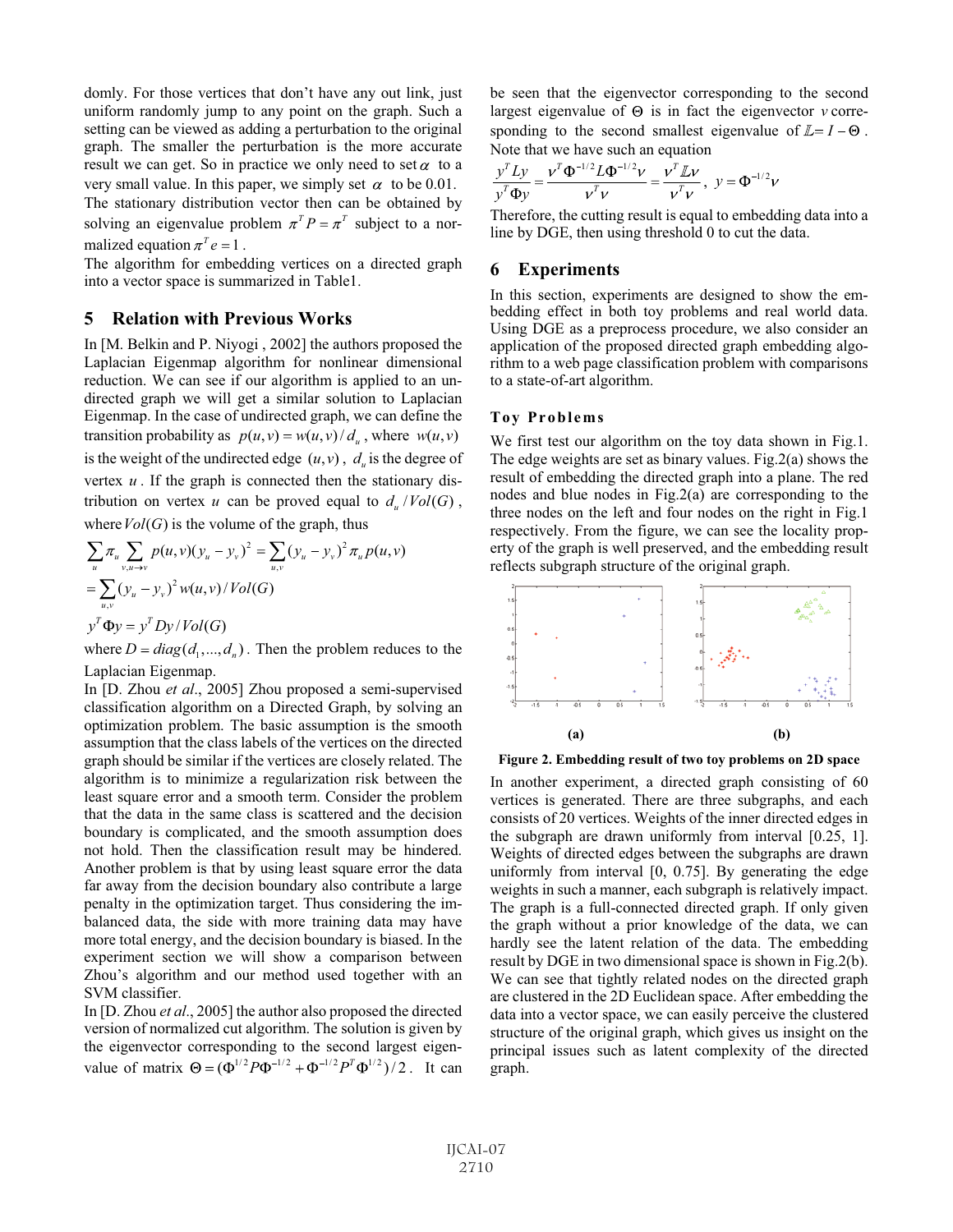

**Figure 4. Classification Result: a) two-class problem, dimension=20; b) multi-class problem, dimension=20; c) multi-class in different dimension spaces by nonlinear SVM; d) accuracy against dimension on a fixed (500 labeled samples) training set by linear SVM** 

#### **Web Page Data**

To address directed graph embedding task on real world data, we test our method on the WebKB dataset. We consider a subset containing the pages from the three universities Cornell, Texas and Wisconsin. We remove the isolated pages, resulting in 847, 809 and 1227 pages respectively. We may assign a weight to each hyperlink according to the textual content or the anchor text. However here we are only interested in how much we can obtain from link structure only and hence adopt the binary weight function. Fig.3 shows the embedding result of the WebKB data in three dimensional space. The red, blue and black nodes are corresponding to the web pages of three universities: Cornell Texas and Wisconsin respectively. From the figure we can see that the embedding results of web pages in each university are relatively impact, while those of web pages in different universities are well separated. This shows our method is effective in analyzing the link structure between different universities, where the inner links in one university are denser than that between universities.



**Figure 3. Embedding result of WebKB data** 

#### **Application in Web Page Classification**

Our method can be used in many applications, such as classification, clustering, information retrieval. As an example, we apply our algorithm to a web page classification task. Web pages of four universities Cornell, Texas, Washington and Wisconsin in WebKB dataset are used. Still the binary edge weight setting is adopted. We first use DGE to embed the vertices into certain Euclidean space, and then train an SVM classifier to do the classification task. After that, we compare the results with the state-of-art classification algorithm (referred as Zhou) proposed in [D. Zhou *et al*., 2005]. Here we use nu-SVM [B. Schölkopf and A. J. Smola, 2002], a modified version of SVM, which is easy for model selection. Both linear and nonlinear SVM are tested. In the nonlinear setting, RBF kernel is used. In all experiments, the training data are randomly sampled from the data set. To ensure that there is at least one training sample for each class, we conduct the sampling again when there is no labeled point for some class. The testing accuracies are averaged over 20 times' experimental results. Different dimensional embedding spaces are also considered to study the dimensionality of the embedded space.

The comparing results of binary classification problem are shown in Fig.4(a). We consider the web pages of two Universities randomly selected from the WebKB data set. We first use DGE to embed the whole dataset into a 20-dimensional space, then use SVM to do the classification task. The parameter nu is set to 0.1 for both linear SVM and nonlinear SVM. The parameter  $\sigma$  of RBF kernel is set to be 38 for nonlinear SVM. The parameter  $\alpha$  for Zhou's algorithm is set to be 0.9 as proposed in his paper. From the figure, we can see that in all cases where the number of training samples varies from 2 to 1000, DGE used together with either liner or nonlinear SVM consistently achieves better performance than Zhou's algorithm. The reason might be that Zhou's method directly applies the least square risk to the direct graph, which is convenient and suitable for regression problems, but not so efficient in some case of classification problems, such as imbalanced data. The reason is that the nodes far away from the decision boundary also contribute large penalty for the shape of the decision boundary. After embedding the data into vector space, we are able to analyze the decision boundary carefully. Nonlinear SVM can show its advantage in such a situation. Fig.4(b) show the result of the multi-class problem, in which

each university is considered as a single class, and then training data are randomly sampled. For SVM, we use one-against-one extension for multi-class problem. For Zhou's algorithm, the multi-class setting in paper [D. Zhou *et al*., 2004] is used. The parameter setting is the same as the binary class experiments. From the figure we can see that significant improvements are achieved by our method. Zhou's method is not very efficient in multi-class problem. Besides the reason we discussed above, another problem of